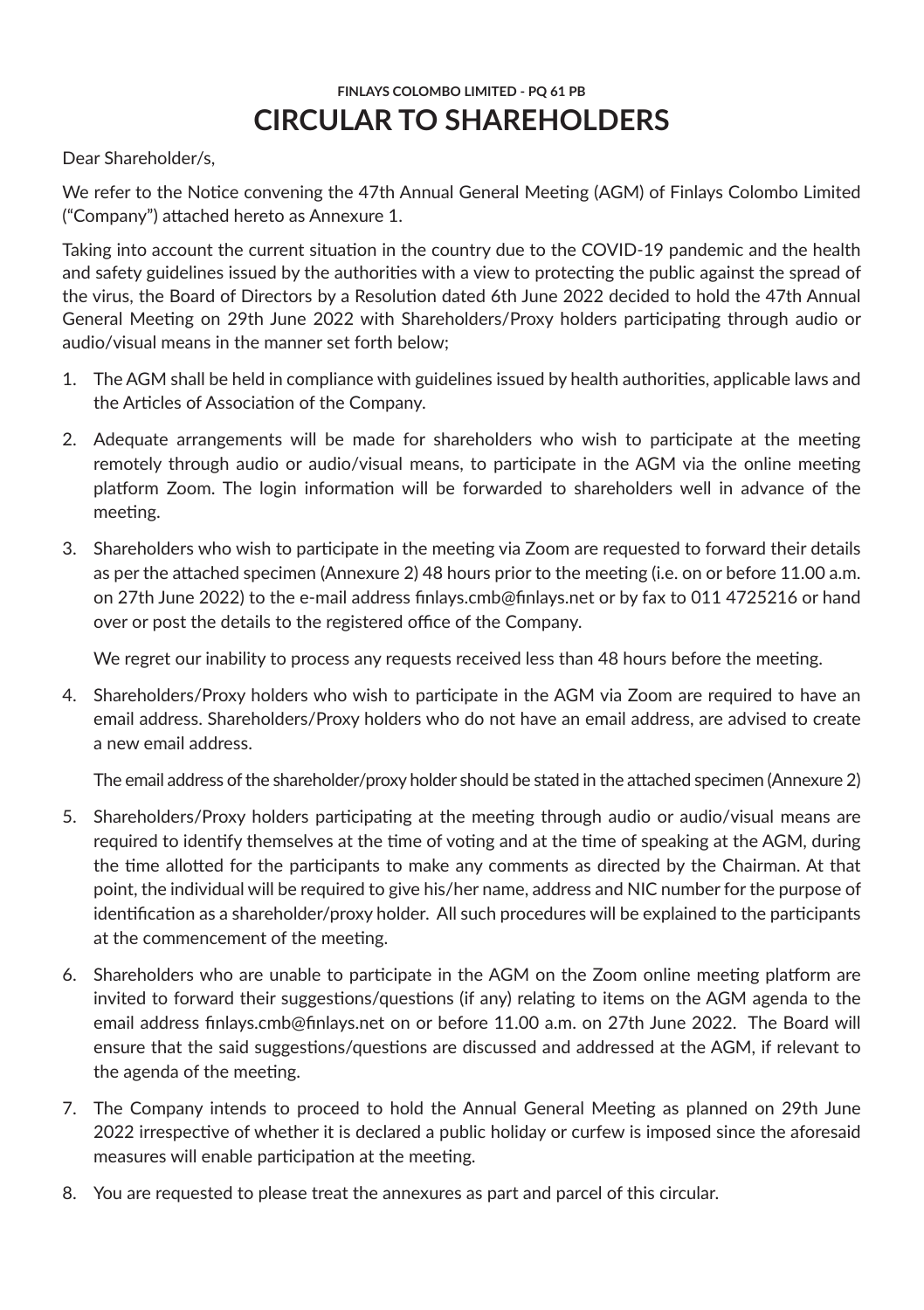## **REGISTRATION PROCEDURE**

Those Shareholders and Proxy holders who wish to participate via the Zoom online meeting platform should notify the Company of such intention by completing the attached Registration of Shareholders Details Form.

The Registration of Shareholders Details Form will also be made available on the Company's website. Arrangements will be made for shareholders who wish to participate in the AGM via the Zoom online meeting platform, with login information being forwarded to shareholders in advance of the meeting.

In order to enable such facilities, shareholders who wish to participate in the AGM via the online meeting platform are requested to forward to us their details, by duly completing the Annexure 2 (Registration of Shareholders Details Form), and emailing it to the Company to the email address finlays.cmb@finlays. net or sending the duly completed form by post to reach the Company, 48 hours prior to the time fixed for the meeting.

## **APPOINTMENT OF PROXY HOLDERS**

Due to the COVID-19 pandemic and prevailing health and safety guidelines issued by the Government of Sri Lanka, the Shareholders are encouraged to vote by Proxy, by way of appointing a member of the Board of Directors to vote on their behalf and to include their voting preferences on the resolutions that are to be taken up at the meeting, which are given in the Form of Proxy.

The Form of Proxy is attached herewith and is also available on the Company's website. The Shareholders who wish to appoint a Proxy should duly complete the Form of Proxy and include the details of such Proxy holder in the Registration of Shareholders Details Form as per the instructions given therein.

The duly completed Form of Proxy should be forwarded to the Company by emailing it to the Company's email address or sending the duly completed form by post to reach the Company, 48 hours prior to the time fixed for the meeting.

## **GUIDELINES AND REGISTRATION PROCESS FOR THE ANNUAL GENERAL MEETING (AGM) VIA THE ZOOM ONLINE MEETING PLATFORM**

Shareholders/Proxy holders who wish to participate in the Annual General Meeting of Finlays Colombo Limited to be held via the Zoom online meeting platform (audio or audio/visual AGM), could do so by using a smartphone, a laptop, a desktop computer, an iPad or a Tab.

If a Shareholder/Proxy holder intends to join the audio or audio/visual AGM, it is necessary for him/her to download the "Zoom App" onto his/her smartphone, laptop, desktop computer, iPad or a Tab (compatible web browser: Google Chrome).

1. The Company will verify all registration requests and identification details received as aforesaid, against the details of Shareholders set out in the Shareholders' Register and accept the registrations for the audio or audio/visual AGM if it is satisfied with the request and supporting documents (if any).

Shareholders whose registration requests are accepted will receive an email confirmation from the Company acknowledging the acceptance of their request.

- 2. The Shareholders whose registration requests have been accepted will receive a further email from the Company 24 hours prior to the commencement of the AGM. This email will provide a web link for online registration referred to as "Audio or Audio/Visual AGM Registration". If the Shareholder has appointed a valid Proxy, this email will be forwarded to the relevant Proxy holder.
- 3. The Shareholders/Proxy holders are requested to use the web link, which will be forwarded by the Company as referred to in 2 above, and click on the "Audio or Audio/Visual AGM Registration" in order to complete online registration for the Audio or Audio/Visual AGM.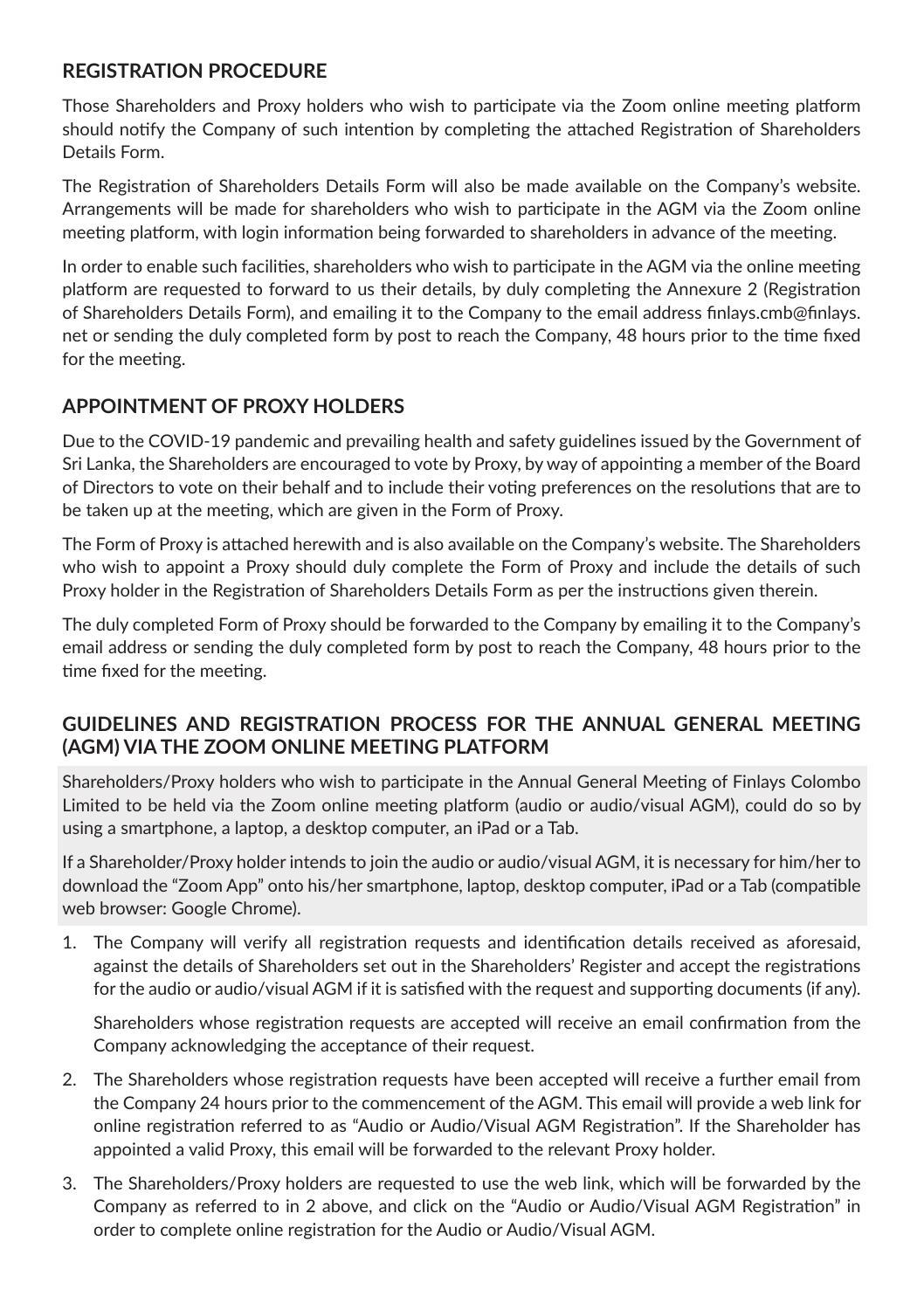On clicking the link "Audio or Audio/Visual AGM Registration", Shareholders/Proxy holders will be redirected to an interface where they will be requested to enter their first name, last name, email address, re-enter email address and NIC No./Passport No./Co. Reg. No. (in entering these details the participants are required to ensure that correct details as included in the Registration of Shareholders Details Form referred to above are entered in the said online registration process, since any mismatch will be considered as an unsuccessful login).

After successful completion of entering of the details as referred to above, the participants are requested to click on "REGISTER" which will be prompted on their screens enabling them to receive the meeting link.

- 4. The Shareholders who successfully complete their online registration as set out in the above, will receive the login link for participation in the meeting referred to as 'Click here to Join the Audio or Audio/Visual Meeting' and credentials.
- 5. In order to join the Audio or Audio/Visual AGM, participants are required to click on 'Click here to Join the Audio or Audio/Visual Meeting'. In some instances the system will call for the credentials and if that is required, please enter the credentials to gain access to the Audio or Audio/Visual AGM.
- 6. On completion of this process, you will be directed to the Audio or Audio/Visual AGM Zoom Platform, where you can participate in the Audio or Audio/Visual AGM.

It is recommended that the Shareholders/Proxy holders complete the process outlined in 3, 4, 5 and 6 above and join the AGM at least fifteen (15) minutes before the start of the AGM. The Zoom online meeting platform will be active thirty (30) minutes before the time appointed for the commencement of the meeting.

- 7. Shareholders/Proxy holders may use the Q & A tab or the Hand Raise () icon appearing on the screen respectively, to submit their questions or concerns in typed format or verbally. The system will allow a pop-up message to unmute the microphones and to allow video options.
- 8. After completion of the process outlined in the above in respect of all eligible Shareholders and Proxy holders, the Company will forward a separate email to the Shareholders/Proxy holders or representatives (as applicable) who are entitled to vote, providing a separate link to vote on all resolutions included in the Notice of Annual General Meeting dated 6th June 2022.
- 9. Shareholders/Proxy holders who intend participating in the meeting are requested to open the said link and be prepared to cast their vote when each resolution is taken up for voting by the Chairman. Participants are advised to "refresh" the voting page and cast the vote as per their discretion in the given space and click "SUBMIT" enabling the Company to receive the responses.
- 10. When declaring the voting on a resolution, the Chairman will take in to account the voting of the Shareholders/Proxy holders participating virtually.
- 11. 60 seconds will be allocated for Shareholders/Proxy holders to cast their vote in respect of each resolution.
- 12. The results will be processed and announced by the Chairman 60 seconds after the end of the time slot allocated for voting.
- 13. In a situation where a Poll is demanded and Shareholders are required to vote on the Poll, a mechanism similar to that referred to for voting, will be applicable. This will be moderated by the Chairman of the meeting.

It is advised to check the online AGM access at least 3 hours prior and also ensure that your devices have an audible sound system so that you could be participate in the AGM comfortably.